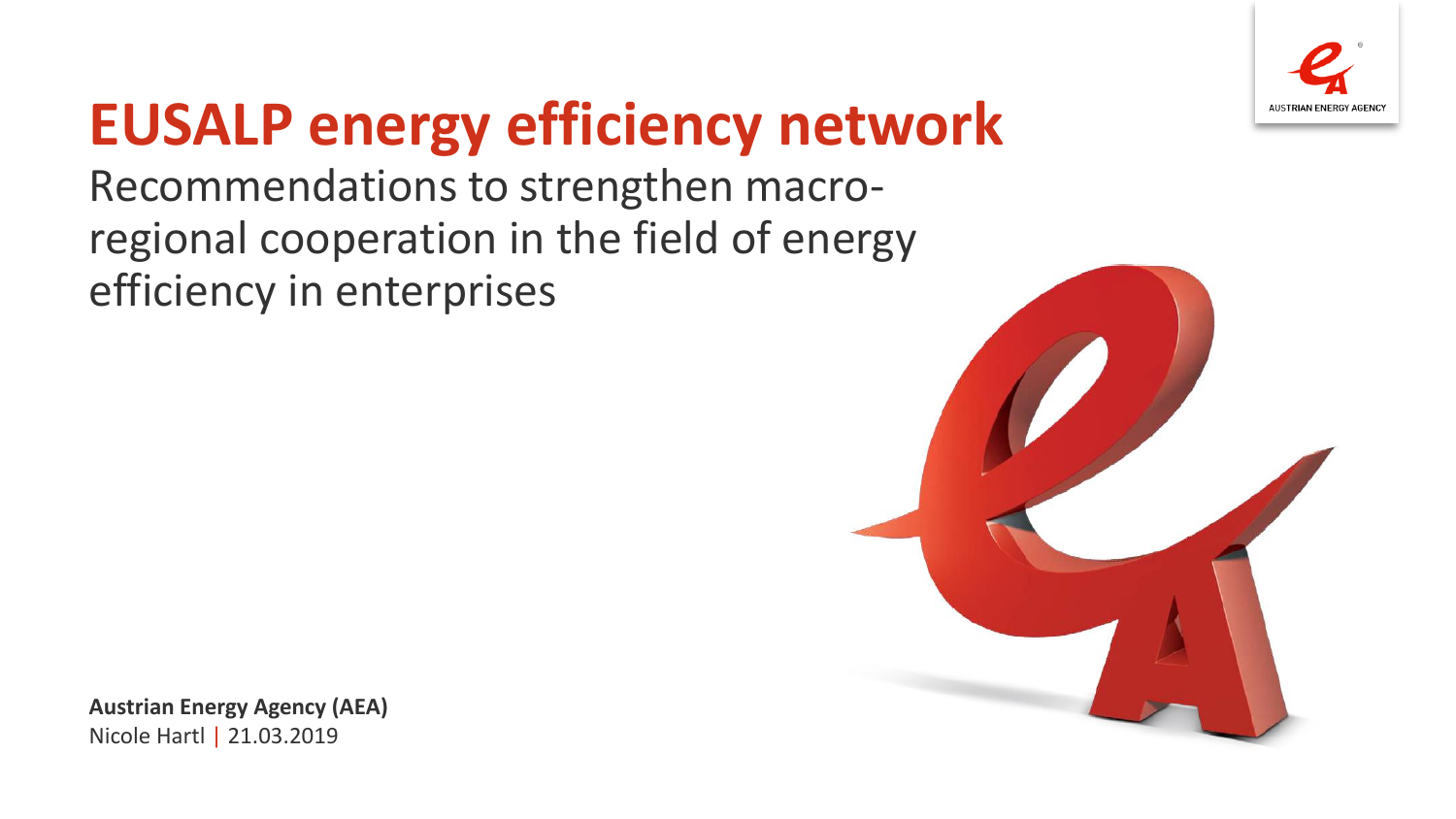## **The EUSALP energy efficiency network will increase the energy efficiency in alpine enterprises.**



- Increasing energy efficiency in alpine enterprises by increasing the …
	- Information level
	- Awareness level
	- Practicability of funding programmes
- Using and improving existing mechanisms and financial means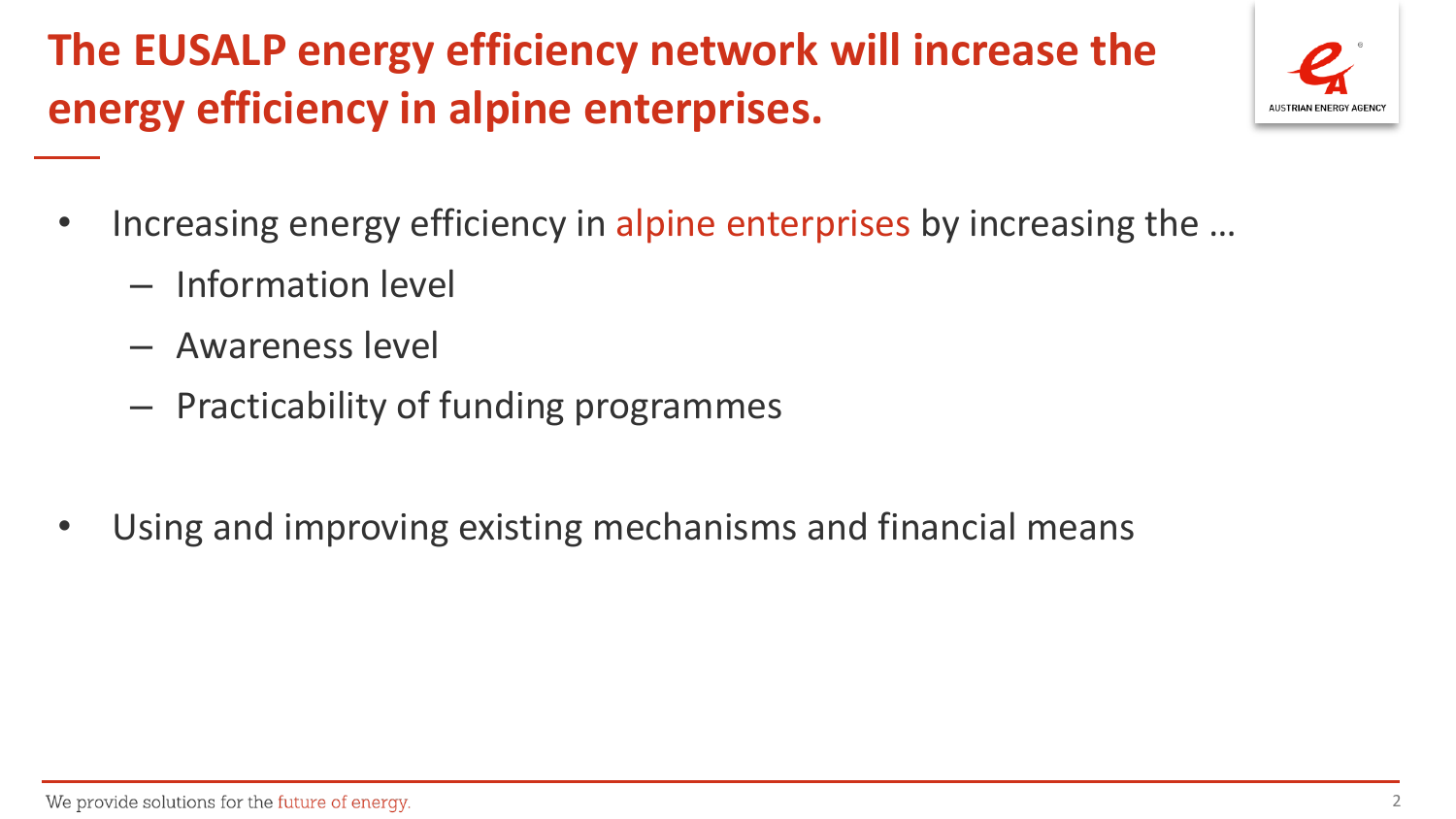### **The EUSALP energy efficiency network will increase cooperation**



#### **Activities**

- Giving professional input
- Supporting processes

**Advisors**

#### **Core team**

Action Group 9 National energy agencies

**Coordinator**

• Strategic guidance

**Evaluation** 

…

**Activities**

#### **Activities**

- Defining targets
- Defining contents
- Developing a working plan
- Assigning roles and responsibilities
- Building cooperation
- Collecting and **transferring experiences**, improvements
- Guiding and supporting network partners
- Making decisions

**Network partners**

Regional and national energy agencies Associations of the economy Chambers of commerce **Ministries** Companies which operate funding systems

#### **Activities**

- Operational implementation
- National, regional management
- Building cooperation with network partners, municipalities, companies, energy consultants
- Giving input to contents
- Informing target groups
- Organising events
- Realising recommendations

We provide solutions for the future of energy.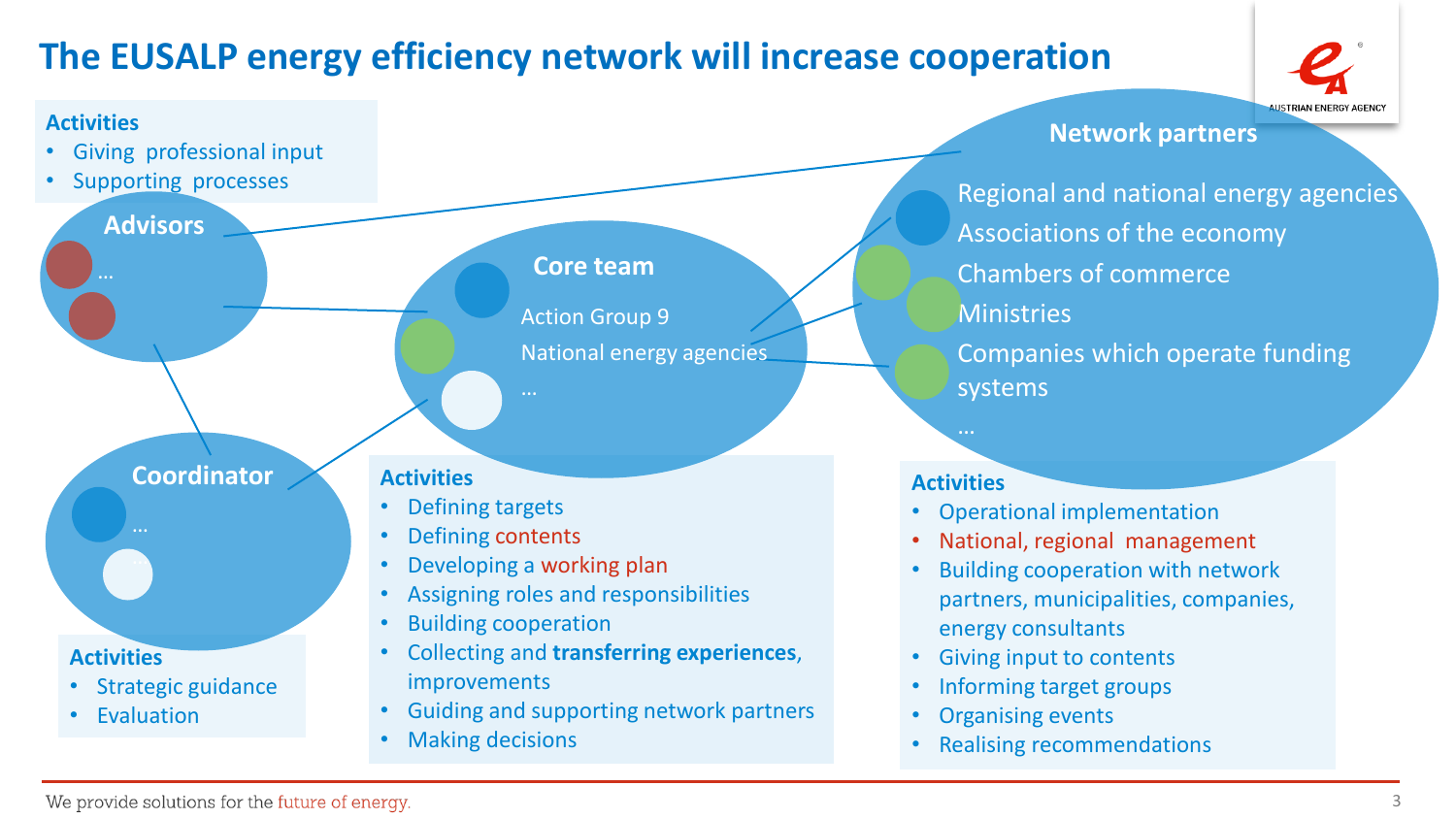## **Considering these hard facts will lead to success of the networked cooperation**



- Clear targets, tasks, mile stones
- Assignment of roles and responsibilities
- Defining processes as operation and decision orientation
- Process monitoring and sucess control
- **Communication** 
	- Direct ways of communication
	- Visualisation of information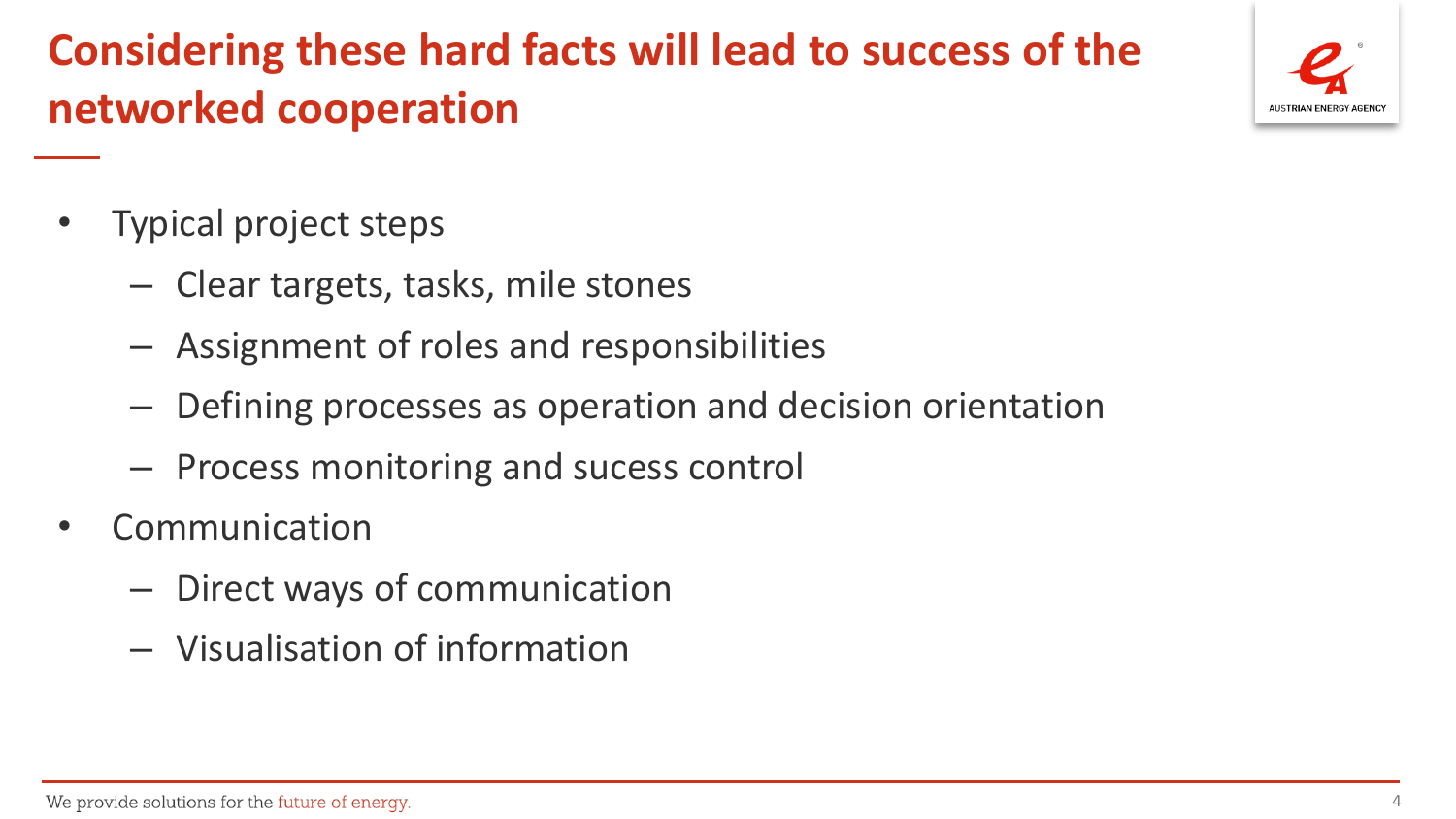## **Considering these hard facts will lead to success of the networked cooperation**

- Contractual issues
	- Performance indicators
	- Compliance with the contract
- Providing enough resources

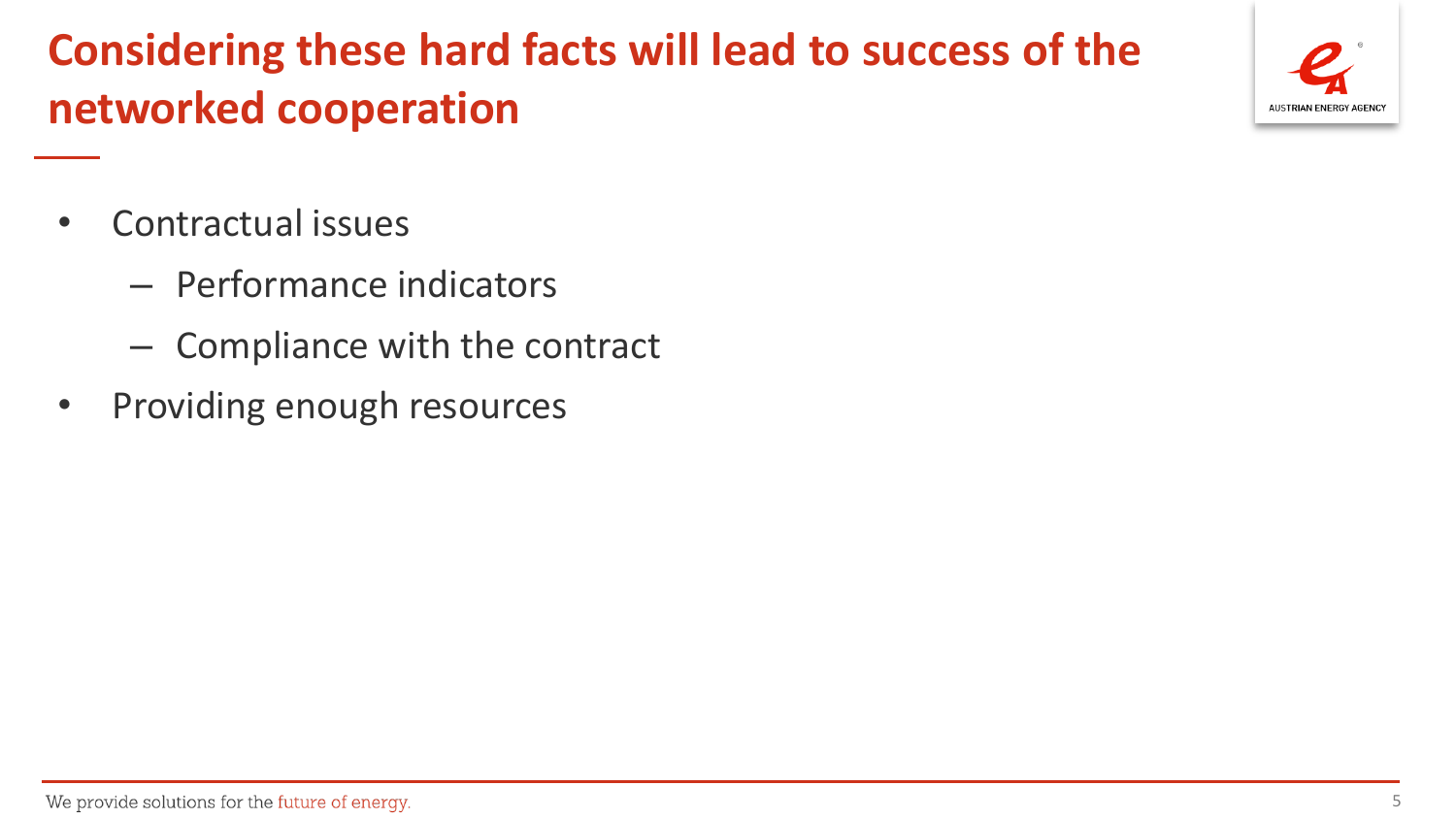## **Considering these soft facts will even more lead to success of the networked cooperation**



- Core team members of major network partners
- Starting points
	- Gathering experiences of existing networks
	- Starting with easy issues
	- Quickly showing results and success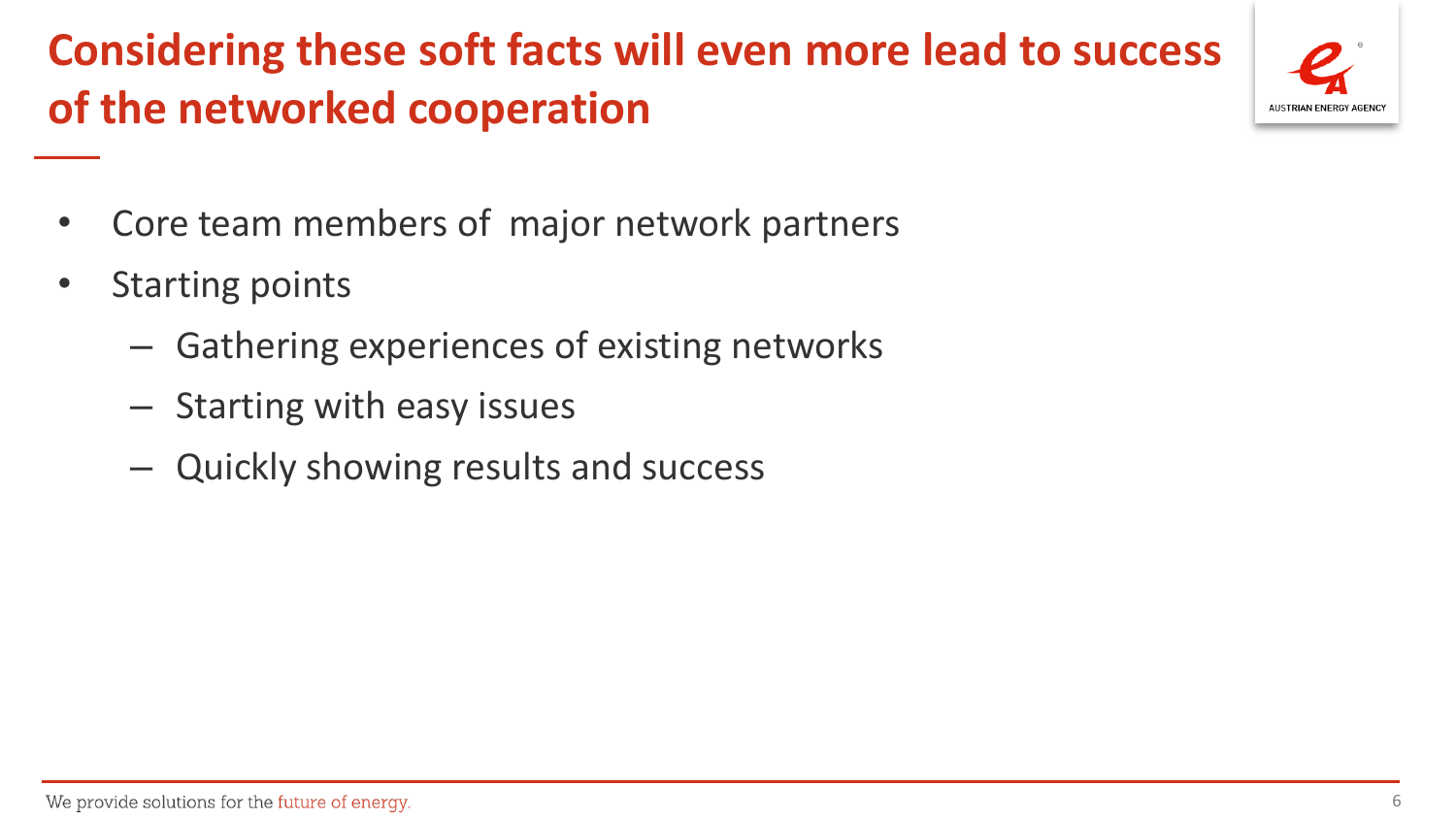### **Considering these soft facts will even more lead to success of the networked cooperation**



- Open, cooperative collaboration
- Social issues
	- Cultural fit of team leader
	- Personnel continuity
	- Charismatic Leading figures
	- Confidence-building measures Creation of equal partnerships
	- Neutral network coach